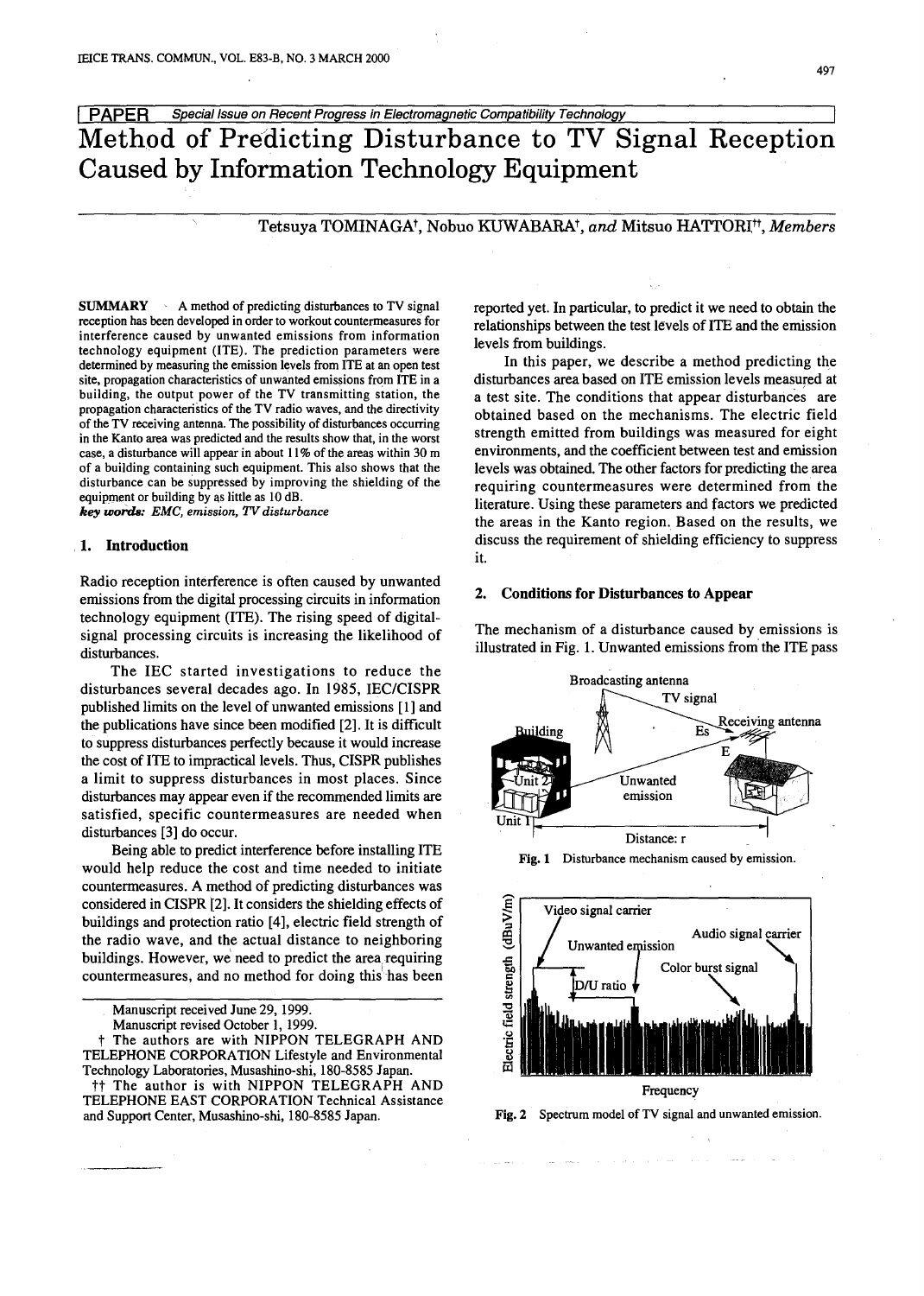through the wall of the building and are picked up by a nearby TV antenna. A spectrum model of the TV radio wave and unwanted emission is shown in Fig. 2. TV radio waves contain a video signal, a color signal, and an audio signal. When an unwanted signal appears in between the video and audio signals, a disturbance appears on the TV screen.

Equipment emission levels are usually checked at a specified distance, either 3 or 10 m from the ITE, at an open test site [I], [3]. When the equipment is located inside a building, the level of unwanted emissions arriving at the TV antenna after passing through the building wall (as shown in Fig. 1) is given by

$$
E(dB(\mu V/m))=E_{1}(dB(\mu V/m))-A(dB)-B(dB), \qquad (1)
$$

where E is the electric field strength emitted from the building at TV receiving antenna;  $E_i$  is the unwanted emission level of the ITE; A is a factor representing the distance dependence of the emission levels that is normalized by the value at the distance where the emission level is measured at an open test site; and B is a factor relating the emission levels at an open test site to the field strength at 3 or 10 m. The level should be sufficient low compared with the wanted signal to suppress the disturbance, as expressed by

$$
E(dB(\mu V/m)) < E_s(dB(\mu V/m)) - \{DU(dB) + S(dB)\}, (2)
$$

where  $E_s$  is the desired signal strength at TV receiving antenna; DU is the ratio of the desired to undesired levels; and S is a parameter representing the relationship between the directivity of the TV antenna and the direction of the unwanted emission. A TV antenna has sharp directivity and its angle is tuned to get the best sensitivity for TV signals. Therefore, the received level of unwanted emission is influenced by the angle between the radio wave propagation direction and the emission propagation direction. A TV antenna is at its most sensitive when it is aligned with the direction of the TV radio wave propagation. In this case, S is 0 dB. When the direction of emission is different from that of the TV signal, S is less than 0 dB. This means that the area in which disturbances appear depends on the location of the antenna.

From Eqs. (1) and (2), the condition for no disturbances to appear is given by

$$
E_{1}(dB(\mu V/m)) < E_{s}(dB(\mu V/m))
$$

$$
-[DU(dB)+S(dB)]+[A(dB)+B(dB)],
$$

(3)

where the value of  $E<sub>i</sub>$  is usually known because the emission level of the ITE should be checked at an open test site prior to installation. Then, the area in which disturbances appear can be predicted from the factors E<sub>c</sub>, DU, S, A, and B. The next section describes the method of determining these factors.

## **3. Determining Prediction Factors**

## 3.1 Distance Coefficient

The factor A represents the distance dependence of the emission levels. It is difficult to calculate because the propagation of the emissions is influenced by the environment around the building containing the ITE and models of emissions from buildings have not yet been developed. Therefore, we determined it by measuring the emission levels around the buildings.

Eight buildings locating the same kind of equipment were selected. The building types and their surrounding environments are shown in Table 1. RC means a reinforced concrete building and ALC means an autoclaved lightweight concrete prefabricated building. Four buildings were in urban areas and the other four were in rural areas. We used frequencies whose levels were sufficiently steady and which had already been measured at an open test site. The VHF TV band is divided into two sub-bands. One from 90 to 108 MHz and the other from 170 to 220 MHz. Therefore, the frequencies were selected within those bands. We measured the electric field strength at each point around each building. An example of the measurement points is shown in Fig. 3.

The system used for measuring the electric field strength is shown in Fig. 4. Measuring equipment was set up

**Table 1** Building types and surrounding environment for measuring sites.

| No. |        | Type of Environment Points |                 | Num. of<br>Frequency |
|-----|--------|----------------------------|-----------------|----------------------|
| Α   | RC     | Urban                      |                 |                      |
| B   | ALC    | Rural                      |                 |                      |
| C   | RC     | Urban                      | 10              |                      |
| D   |        | Rural                      |                 |                      |
| Ε   | ALC    | Rural                      | 73              |                      |
| F   |        | Urban                      | 20              |                      |
|     | RC/ALC | Urban                      | $4\overline{4}$ |                      |
|     | AL C   | Rural                      | ר ו             |                      |



Fig. 3 Example of measuring points.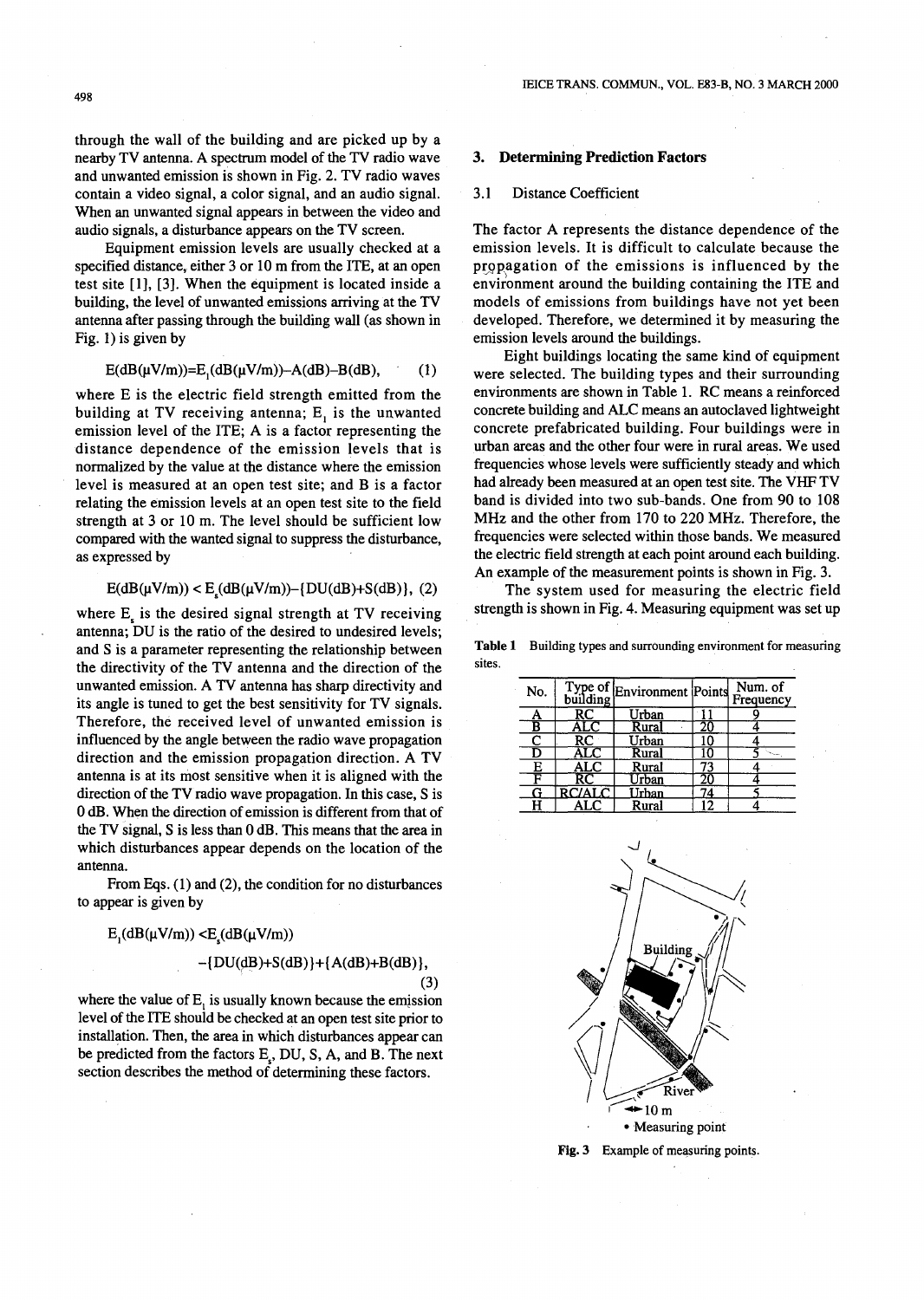in a cart to facilitate transportation between measurement locations, The measuring conditions are summarized in Table 2. The measured level was sufficient low because it was lower than that at test sites and the distance was greater than that at test sites. The resolution bandwidth was reduced from 120 kHz to 7.5 kHz to improve sensitivity. The narrowing of the bandwidth did not influence the measured



**Table** 2 Measuring conditions.

| Resolution bandwidth<br>of measuring receiver | 7.5 kHz                 |  |  |  |
|-----------------------------------------------|-------------------------|--|--|--|
| Detection mode                                | Average                 |  |  |  |
| Height                                        | $\mathbf{m}$            |  |  |  |
| Antenna                                       | Omnidirectional antenna |  |  |  |

emission level because the selected emissions were narrowband noise.

Electromagnetic field from ITE measured by the antenna differs by the antenna height caused by the interference between direct wave and reflection wave from the ground. The CISPR 22 specifies that the maximum values should be measured when the antenna height is scanned from 1 m to 4 m. We set the antenna height of 4 m because at least one of the peak value exists below 4 m in the frequency band used for TV, the influence surrounding object can be reduced when the antenna height is as high as possible, and the maximum height of our equipment is 4 m. The measured level differs at the measurement position because the antenna height is fixed. So, we obtain the regression line from the data which is measured at the different frequency and point. The receiving antenna was set at 4 m above the ground considering the vehicle-body effect [5].

It was an omnidirectional antenna [6], [7] with three orthogonal shorting dipole antennas. The electric field strength, which is calculated from the output of each dipole, is given by:

$$
E = \sqrt{E_x^2 + E_y^2 + E_z^2} \tag{4}
$$

where E and E are the measured values of the horizontal polarization and  $E<sub>z</sub>$  is the measured value of the vertical polarization. The polarization of radiated field from ITE changes caused by surrounding conditions. The deviation of the absolute value of the electric field vector presented in Eq.(4) is smaller than that of the absolute value of the horizontal or vertical electric field vector. So, we used the absolute value of the electric field vector as the field strength. Since the value is lager than the absolute value of the horizontal and vertical electric field vector, The severer level can be evaluated using this value.

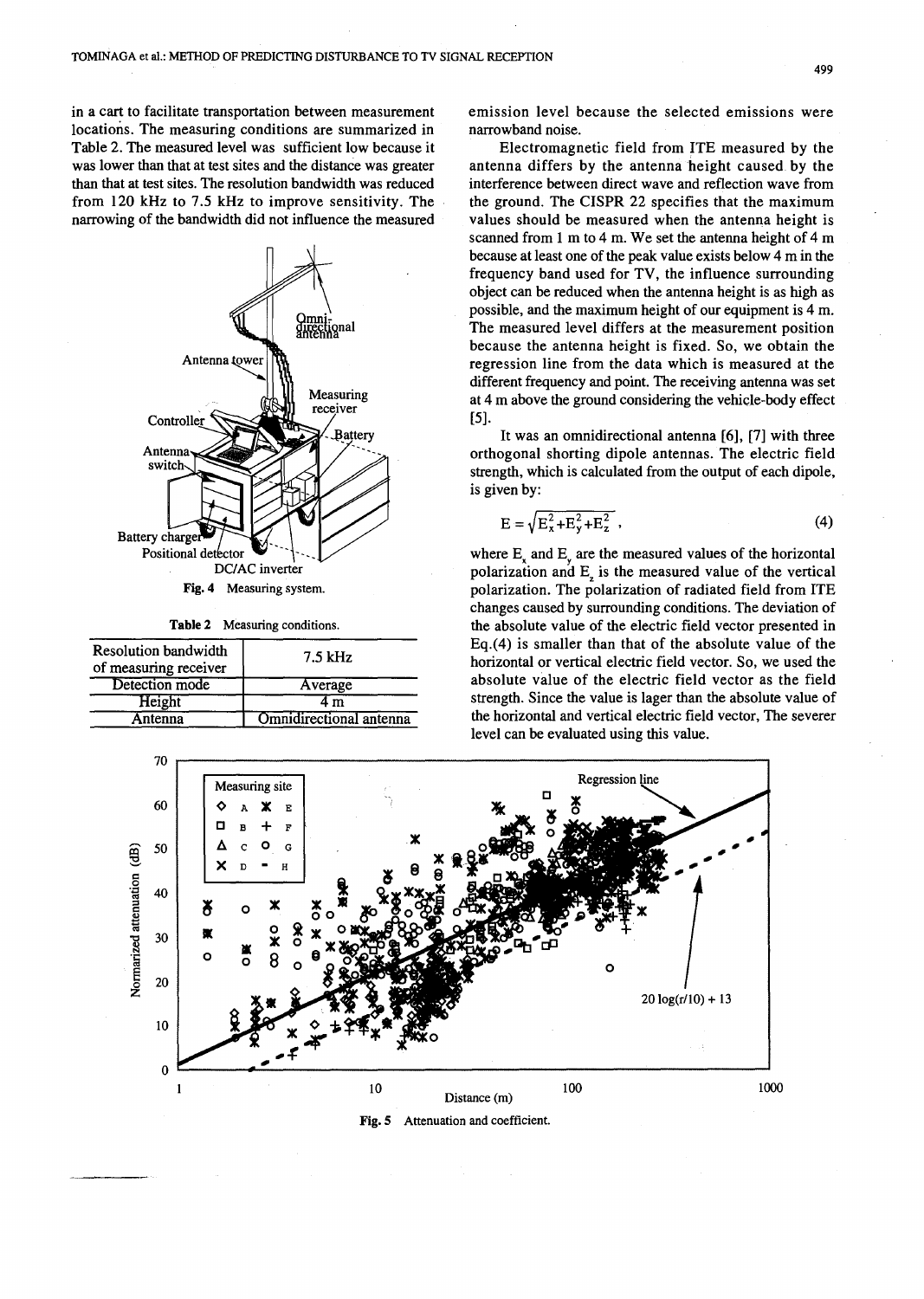The results are shown in Fig. 5. The vertical axis represents the attenuation from the emission levels calculated for each measurement by using

$$
F_{i}(dB) = E_{i}(dB(\mu V/m)) - E_{mi}(dB(\mu V/m)),
$$
 (5)

where  $E_{mi}$  is the measured value;  $F_i$  is the attenuation of the emission levels; the horizontal axis is the distance from the building; and A-H represent the measurement levels at the places in Table 1. Over 1000 data were measured at eight places. It is well known that the emission level in proportional to the distance in free space. For the first approximation, the log-linear regression line between the distance and the electric field strength value was calculated as

$$
F_{i}(dB) = P \times \log_{10}(r) + Q,
$$
\n(6)

where

P=20.4 (dB),

 $Q=1.4\pm8.9$  (dB).

The average measured value of P was 20, which matches the theoretical value, so we used  $P = 20$  for our calculations.

From Eq. (1), A is a factor representing the distance dependence of the emission levels normalized by the value at the distance where the emission level was measured at an open test site. Using Eq. (6), A is given by

$$
A(dB)=20log_{10}(r/rm),
$$
\n(7)

where r is the distance from the building and  $r_m$  is the distance where the emission level was measured at an open test site.

## 3.2 Factor Relating the Emission Levels at an Open Test Site

Bin Eq.(1) is a factor relating the emission levels at an open test site to the field strength at 3 or 10 m. In this experiment, the emission level of the equipment was measured at a distance of 10 m at the test site, so  $r_m$  in Eq. (7) is 10 m. Radiation pattern from ITE depends on the type and the installation condition of the ITE. In this paper, we assume that the radiation from the ITE is isotropic and the level is determined from the value measured at a test site. Since the level measured at a test site is close on the maximum radiation level from the ITE, this assumption derives the severer value than that obtained by using the actual radiation pattern.

The CISPR 22 specifies the at least 80% of the type of ITE complies with the limits (with at least 80% confidence) by the statistical method. In this paper, B value is calculated by using standard deviation because the 84% of measured value is more than the standard deviation and this is near 80%. Therefore, the value of B is obtained where the regression standard deviation line crosses the 10 m intercept. We consider the standard deviation to predict it for severe side. From Eq. (6), the value is 12.9 dB. Therefore, A+B in

## Eq. (3) is given by

$$
A(dB) + B(dB) = 20\log_{10}(r/10) + 13(dB). \tag{8}
$$

The residual error distribution from the regression line is shown in Fig. 6. More than 85% of the measured data were above the regression standard deviation line.

#### 3.3 Determining DU

An investigation of the ratio of desired to undesired levels (DU) for TV radio waves [8] showed that a DU greater than 40 dB is needed to achieve satisfactory quality, so we used 40 dB for the DU.

#### 3.4 Determining TV Signal Level

An investigation [9] of the propagation characteristics of TV radio waves determined the relationship between the electric field strength of the waves and the distance from the transmitting station for effective radiated power of 1 kW; this is shown in Fig. 7. The field strength was smaller than



Fig. 6 Residual error distribution and accummulation.

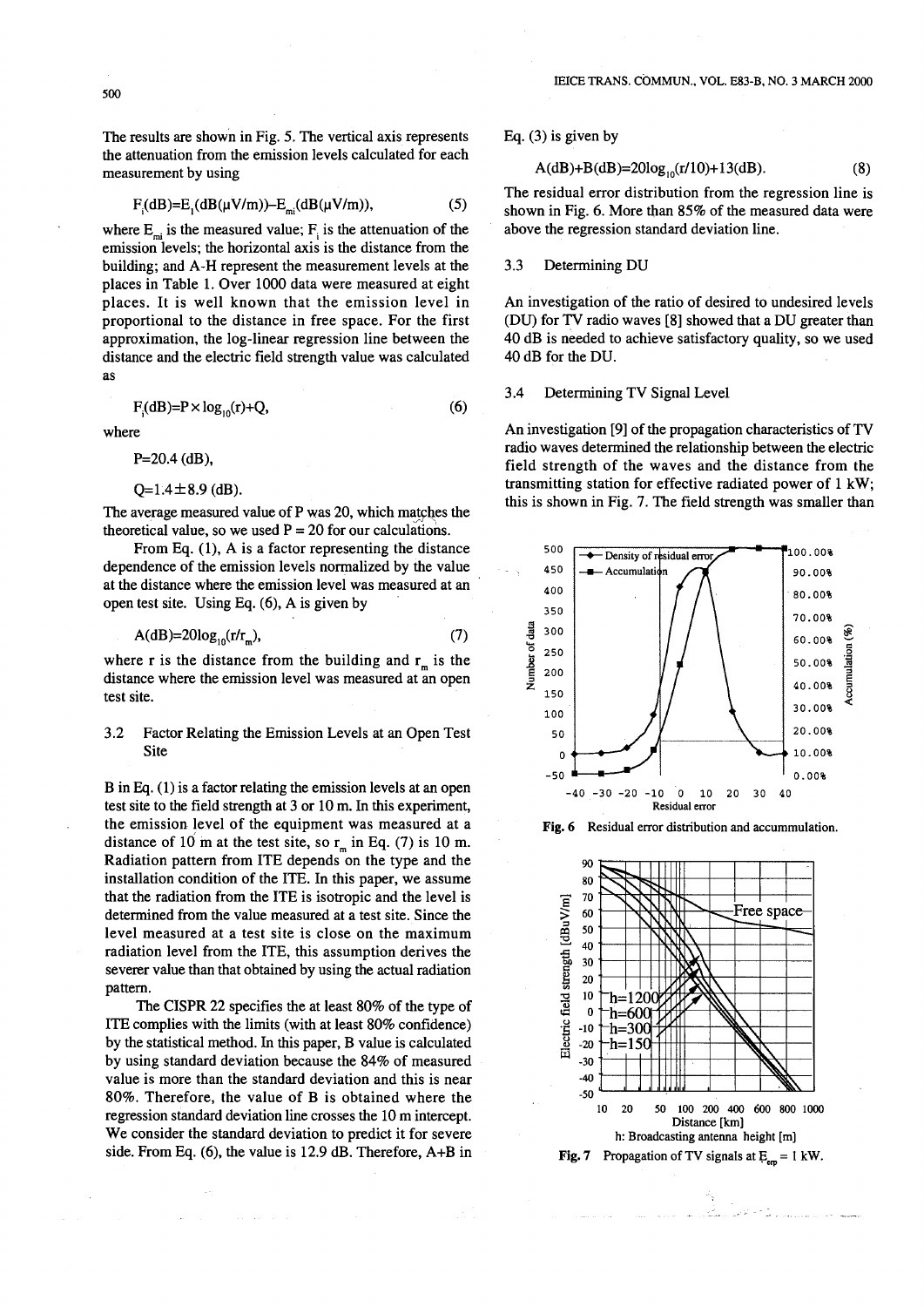the calculated value in free space due to ground undulation, the Earth's uneven surface and so on. The investigation also found that the electric field strength depended on the height of the transmitting antenna. Using the relationship shown in Fig. 7, the signal level is approximately given by

$$
E_{\rm s}(dB(\mu V/m))=E_{\rm s}(dB(\mu V/m))+10\log_{10}(E_{\rm em}(kW)),
$$
 (9)

where  $E<sub>a</sub>$  is the field strength obtained from Fig. 7 at an arbitrary distance and  $E_{em}$  is the effective radiated power of the transmitting station.

## 3.5 Determining the Receiving Antenna Directivity

S is the factor representing the effect of a TV receiving antenna's directivity. It is important in determining which area will be affected. When the direction of the unwanted emission is the same as that of the TV signal, the receiving antenna's directivity does not affect the disturbance. However, when the direction of the emission is different, a change in antenna directivity can reduce the interference. For example, when the angle between the direction of the TV signal and the unwanted emission is 90 degrees, the unwanted emission level is lower than that of 0 degrees because antenna gain is usually very small in the side directions. The antenna is usually installed to get the best gain for receiving TV signals.

Yagi antennas are normally used for receiving TV signals. In particular, ones with more than eight elements are used in areas where TV signals are weak. While many theoretical analyses have been carried out to calculate the directivity of a Yagi antenna, it is difficult to calculate when there are more than three elements. We thus separately approximated the directivities for the forward and backward directions.

The directivity in the forward direction is approximated by the point source equation [10]:

$$
U=U_{m}\{\cos(\theta)\}^{k},\tag{10}
$$

where  $\theta$  is the receiving angle, U<sub>n</sub> is the maximum receiving power, and k is the coefficient determined from the beam angle.

When the beam angle is  $\phi$ , we get

$$
k = log(U' / U_m) / log{cos(\phi/2)}, \qquad (11)
$$

Table 3 Factors and constants.

| Term |                | Constants                            |    |    |      |    |    |       |        |
|------|----------------|--------------------------------------|----|----|------|----|----|-------|--------|
| A    |                | r: distance from ITE<br>20 log(r/10) |    |    |      |    |    |       |        |
| B    |                | 13 [dB]                              |    |    |      |    |    |       |        |
| DU   |                | 40 [dB]                              |    |    |      |    |    |       |        |
| E.   |                | $E_g + 10log(E_{exp})$               |    |    |      |    |    |       |        |
| S    | angle<br>[deg] | 0                                    | 10 | 20 | 30   | 40 | 50 | 60    | 70-180 |
|      | gain<br>άB     | 0                                    | 0  | -1 | $-3$ | -6 | -9 | $-10$ | $-10$  |

where

$$
U' / U_m = 0.5. \tag{12}
$$

Since directivity D is defined as the ratio from maximum sensitivity,

D(dB)=10log<sub>10</sub>(U/U<sub>m</sub>)  
=10klog<sub>10</sub>{cos(
$$
\theta
$$
) [dB]  $(-\pi/2 < \theta < \pi/2)$ . (13)

The backward directivity cannot be approximated by Eq. (13) because it has a complicated form. We thus assume that the backward directivity is uniform and equal to the maximum backward sensitivity.

From these assumptions, the directivity of a TV antenna is approximately given by

$$
S(dB) = D(D \ge -FB) (dB)
$$
 (14)

$$
S (dB) = -FB (D < -FB) (dB),
$$
 (15)

where FB is the ratio of the forward and backward maximum sensitivities. FB and  $\phi$  are typically 10 dB and 60 degrees, respectively, when the number of elements is less than ten [11].

The factors for predicting disturbances are summarized in Table 3.

## 4. Predicting Disturbances

## 4.1 Prediction Disturbance Area

The area where disturbances may appear is calculated using Eq. (3). An example of the predicted disturbance area is shown in Fig. 8. This figure presents the condition when we look the antenna from the building. In this case, an antenna gain for measuring the emission of ITE is the maximum when the angle is 0 degree. The direction of TV signal is 180